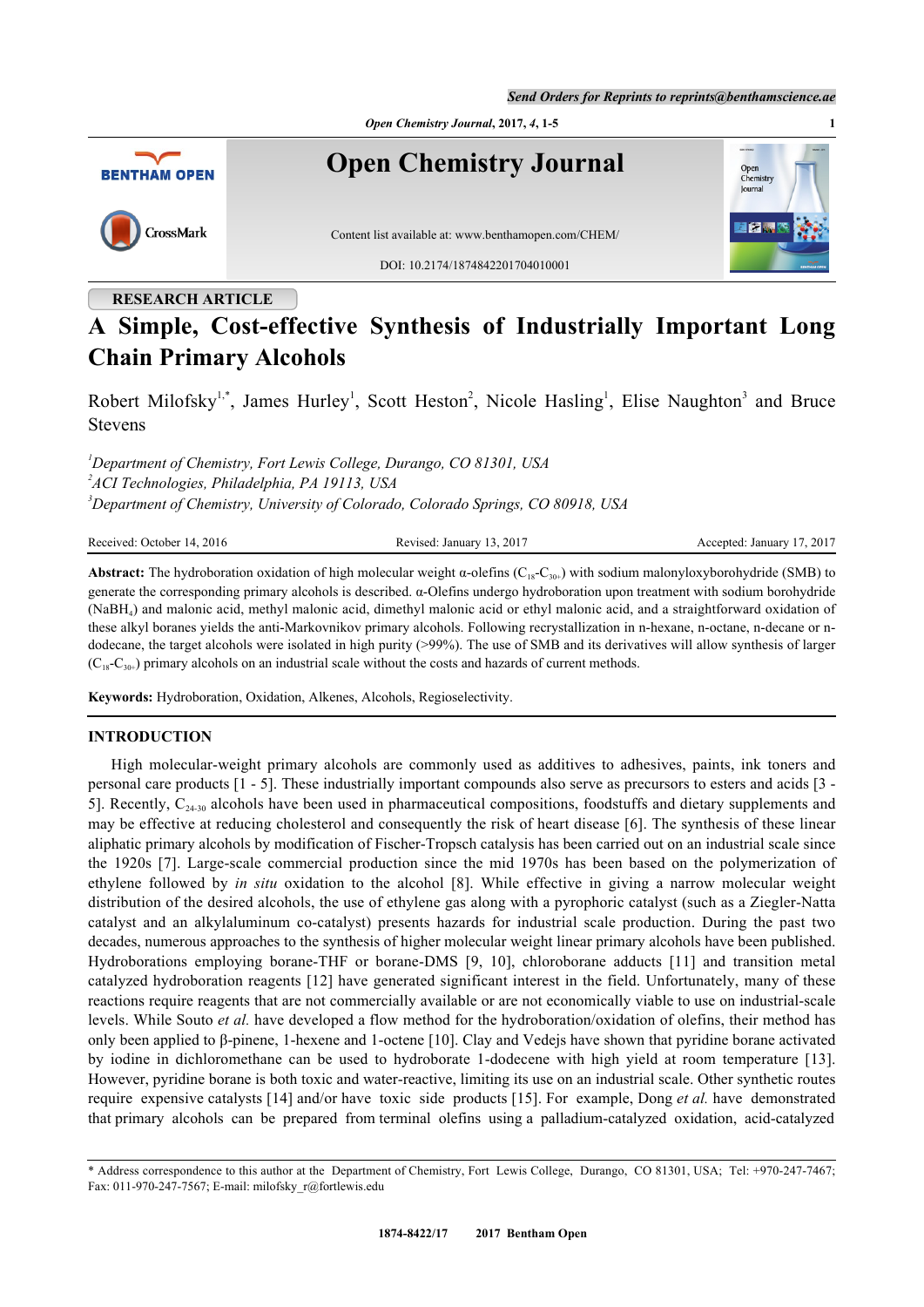#### **2** *Open Chemistry Journal, 2017, Volume 4 Milofsky et al.*

hydrolysis and ruthenium catalyzed reduction cycles [\[16\]](#page-4-13). In comparison to more classic hydroboration/oxidation schemes, this triple relay catalysis approach requires high catalyst loadings, and while promising, has not yet been demonstrated for the synthesis of high molecular weight primary alcohols.

Huang *et al.* reported on the efficacy of sodium malonyloxyborohydride (SMB) - a mono-functional hydroboration agent - in converting  $\alpha$ -olefins (up to  $C_8$ ) to primary alcohols [[9\]](#page-4-6). SMB was found to be an effective reagent for the onepot hydroboration-oxidation of alkenes including 1-heptene and 1-octene. While the synthesis must be carried out in an air-free environment (SMB is sensitive to oxygen), Huang *et al.* were able to use relatively mild conditions (temperatures <60 °C) to convert low-molecular weight α-olefins (1-heptene and 1-octene) in high yield and with proper regioselectivity to the corresponding alcohols [\[9](#page-4-6)]. Despite the efforts described above, there remains a need for the hydroboration-oxidation of higher molecular weight alkenes including  $C_{18-30}$  and higher  $\alpha$ -olefins that is efficient, which can be carried out on an industrial scale avoiding the use of hazardous reactants and the production of toxic side products.

<span id="page-1-0"></span>In this work, we report, for the first time, the use of sodium borohydride (NaBH<sub>4</sub>) and several malonic acid derivatives to produce SMB and its corresponding use in the hydroboration of higher molecular weight  $\alpha$ -olefins (C<sub>18</sub>- $C_{30+}$ ). Following hydroboration, treatment with NaOH and  $H_2O_2$  in the same reaction vessel results in formation of the corresponding primary alcohols. The one-pot synthesis proceeds rapidly and efficiently under mild reaction conditions (Scheme **[1](#page-1-0)**). This novel method for the regioselective synthesis of high molecular weight primary alcohols in high yield and purity will lead to reduced costs and improved safety in industrial-scale synthesis. Moreover, this method yields a single primary alcohol, as opposed to current industrial-scale processes based on ethylene polymerization followed by high temperature oxidation that result in a Gaussian distribution of products [[17\]](#page-4-14).



**Scheme 1.** Hydroboration-oxidation with SMB.  $R^1=H$ , Me or Et.  $R^2 = H$ , Me or Et.  $R^3 = C_{18}$ ,  $C_{24}$ ,  $C_{26}$ ,  $C_{28}$  or  $C_{30}$ .

With the goal of developing a procedure for the hydroboration-oxidation of high molecular weight  $\alpha$ -olefins, a protocol for SMB hydroboration was optimized for  $C_{18}-C_{30+}$  substrates.

## **Representative Procedure for the Hydroboration and Oxidation of α-olefins.**

A mixture of NaBH<sub>4</sub> (2.53 g, 66.1 mmol) and  $C_{18}H_{36}$  (17.03 g, 71.0 mmol) were dissolved in diglyme (66 mL) under  $N_2$  and heated to 60 °C. A solution of malonic acid (6.87 g, 66.1 mmol) in diglyme (34 mL) was slowly added to the mixture dropwise by cannula over one hour, and the mixture was then heated to reflux for 1 hour. The reaction was cooled to 60 °C, and a solution of 3 M NaOH (40 mL) was carefully added followed by a solution of 30%  $\rm H_2O_2$  (10 mL). The reaction mixture was heated to 80 °C for 2 h and immediately acidified by the dropwise addition of 3 M HCl until the pH was 3. Upon cooling to room temperature, the solid product was collected by vacuum filtration. Recrystallization from n-hexane gave octadecan-1-ol (14.7 g, 77%) as a flaky white solid; <sup>1</sup>H NMR (400 MHz, CDCl<sub>3</sub>) δ 3.63 (t, *J*=6.4 Hz, 2 H), 1.54 (bs, 2 H), 1.25 (bs, 30 H), 0.87 (t, *J* = 6.9 Hz, 3 H). The product identity was further confirmed *via* analysis of the hydroboration-oxidation reaction products using High Temperature Simulated Distillation Gas Chromatography (Hi-Temp SimDis GC) [\[18\]](#page-4-15). A standard mixture composed of 1-octadecene (Aldrich) and octadecan-1-ol (Aldrich) allowed for peak identification in the chromatograms of the  $\alpha$ -olefin starting material (1-octadecene) and the hydroboration oxidation product octadecan-1-ol. By integrating the peak area corresponding to the α-olefin starting material octadec-1-ene- and the peak area corresponding to the octadecan-1-ol produced in the hydroboration-oxidation reaction, we confirmed the 77% conversion of the starting α-olefin to the corresponding primary alcohol.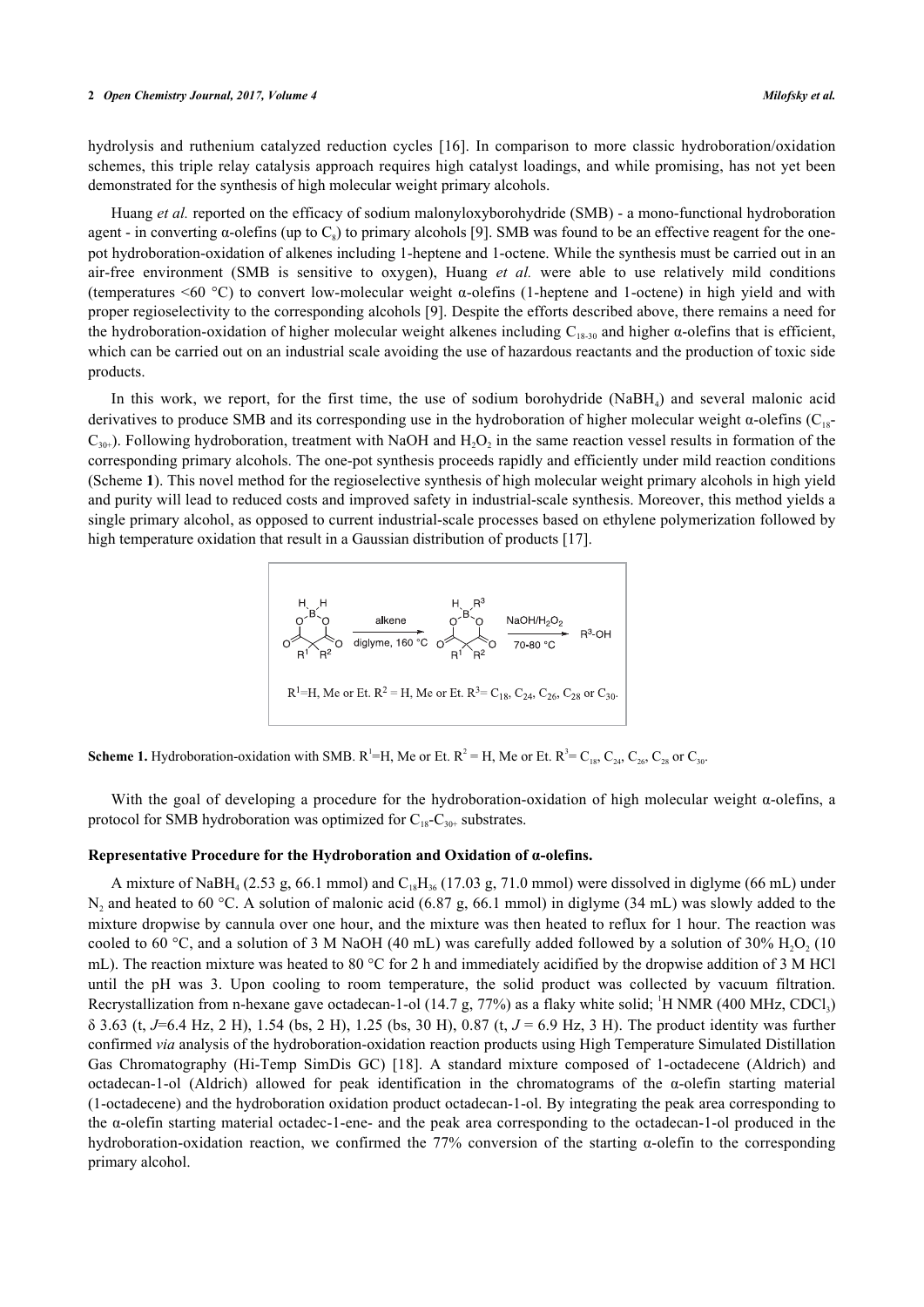# **RESULTS AND DISCUSSION**

Under optimized reaction conditions, the hydroboration-oxidation of  $\alpha$ -olefins can be accomplished with high efficiency by *in situ* formation of SMB (or a derivative of SMB) in the presence of a high molecular weight α-olefin. The general procedure for the hydroboration-oxidation reaction involves the combination, under nitrogen, of the  $\alpha$ olefin and NaBH<sub>4</sub> in either THF or diglyme. Relatively concentrated solutions (up to 1 M) can be employed, reducing the volume of solvent required for the process. After heating the  $\alpha$ -olefin to approximately 60 °C, the malonic acid in THF or diglyme was transferred dropwise by cannula over 60-90 minutes to the  $\alpha$ -olefin/NaBH<sub>4</sub> solution. Slow addition of the malonic acid improved the efficiency of  $\alpha$ -olefin-to-alcohol conversion. Upon completion of the transfer, the reaction mixture was equipped with a condenser and heated to 160 °C for 1-20 hours. Next, the solution was allowed to cool to 70-80 °C at which time 3 M NaOH was added in order to hydrolyze the alkylborate salt. Addition of NaOH continued until the pH was basic as indicated by litmus paper. Oxidation to the corresponding alcohol was accomplished by the addition of  $H_2O_2$  (30%) to the warm mixture. The solution was then stirred at 70-80 °C for an additional two hours. The final reaction mixture was acidified by adding 3 M HCl until the pH was acidic as indicated by litmus paper. The solution was then washed with water. GC and NMR analysis were carried out on the crude product, which was then purified by recrystallization in an n-alkane solvent.

In order to optimize the reaction process, the effects of the mole ratio of α-olefin to SMB were explored (Table **[1](#page-2-0)**).

| <b>Entry</b> <sup>a</sup> | $\alpha$ -olefin  | a-olefin: SMB mole ratio <sup>b</sup> | Yield (%) |
|---------------------------|-------------------|---------------------------------------|-----------|
|                           | $C_{26-28}$       | 1:3                                   | 40        |
|                           | $C_{18}$          | 1:3                                   | 43        |
|                           | $C_{26-28}$       | 1:2                                   | 45        |
|                           | $C_{26-28}$       | 2:1                                   | 46        |
|                           | $\mathrm{C_{18}}$ | 1:2                                   | 47        |
|                           | $C_{26-28}$       | 3:1                                   | 48        |
|                           | $C_{18}$          | 2:1                                   | 52        |
|                           | $\mathrm{C_{18}}$ | 3:1                                   | 57        |
| Q                         | $\mathrm{C_{18}}$ | 1:1                                   | 70        |
| 10                        | $C_{26-28}$       | 1:1                                   | 71        |

<span id="page-2-0"></span>**Table 1. Effect of the ratio of α-olefin to SMB on isolated yield.**

<sup>a</sup>All compounds have been characterized by GC and <sup>1</sup>H NMR.  $^{\text{b}}$ All reactions carried out under N<sub>2</sub> using THF. Cannula additions were carried out dropwise over the course of 45-60 minutes. Following the cannula transfer, the reaction mixture was heated to 160 °C for 5 hours.

Initial attempts focused on utilization of the α olefin as the limiting reagent (Table**1**), entries 1, 2, 3 and 5). However, under these conditions, typical yields were only in the 40-50% range. Notably, employing a large excess of  $\alpha$ olefin relative to SMB also led to low conversions (Table (**[1](#page-2-0)**) entries 4, 6, 7, and 8). In practice, a 1:1 mol equivalent of α-olefin:SMB proved to be the most efficient (Table (**[1](#page-2-0)**), entries 9 and 10) with respect to the yield of the corresponding primary alcohol.

While Huang *et al.* employed longer reaction times (5-36 hours) for the hydroboration of smaller ( $C_6-C_8$ )  $\alpha$ -olefins [\[9](#page-4-6)], we have found that reactions in diglyme proceed to completion within 1.5 hours (Table **[2](#page-2-1)**).

<span id="page-2-1"></span>**Table 2. Effect of reaction time on α-olefin conversion (%).**

| Entry <sup>ª</sup> | $\alpha$ -olefin   | Reaction time (h) | $\alpha$ -olefin conversion $(\%)^b$ |
|--------------------|--------------------|-------------------|--------------------------------------|
|                    | $\mathcal{L}_{18}$ | 19                | 59                                   |
|                    | $\mathbf{v}_{18}$  |                   | 70                                   |
|                    | $\sim$ 18          |                   | 76.5                                 |
|                    | $C_{26-28}$        | $\mathcal{D}$     | 59                                   |
|                    | $C_{26-28}$        |                   | -62                                  |
|                    | $C_{26-28}$        |                   | 67                                   |
|                    | $C_{30+}$          | 10                | 60                                   |
|                    | $C_{30+}$          |                   | 67                                   |

<sup>a</sup>All reactions were carried out under N<sub>2</sub> using diglyme as the solvent. The  $\alpha$ -olefin:SMB ratio was 1:1 for all entries. Other conditions are identical to Table [1](#page-2-0). <sup>b</sup>% conversion is approximate.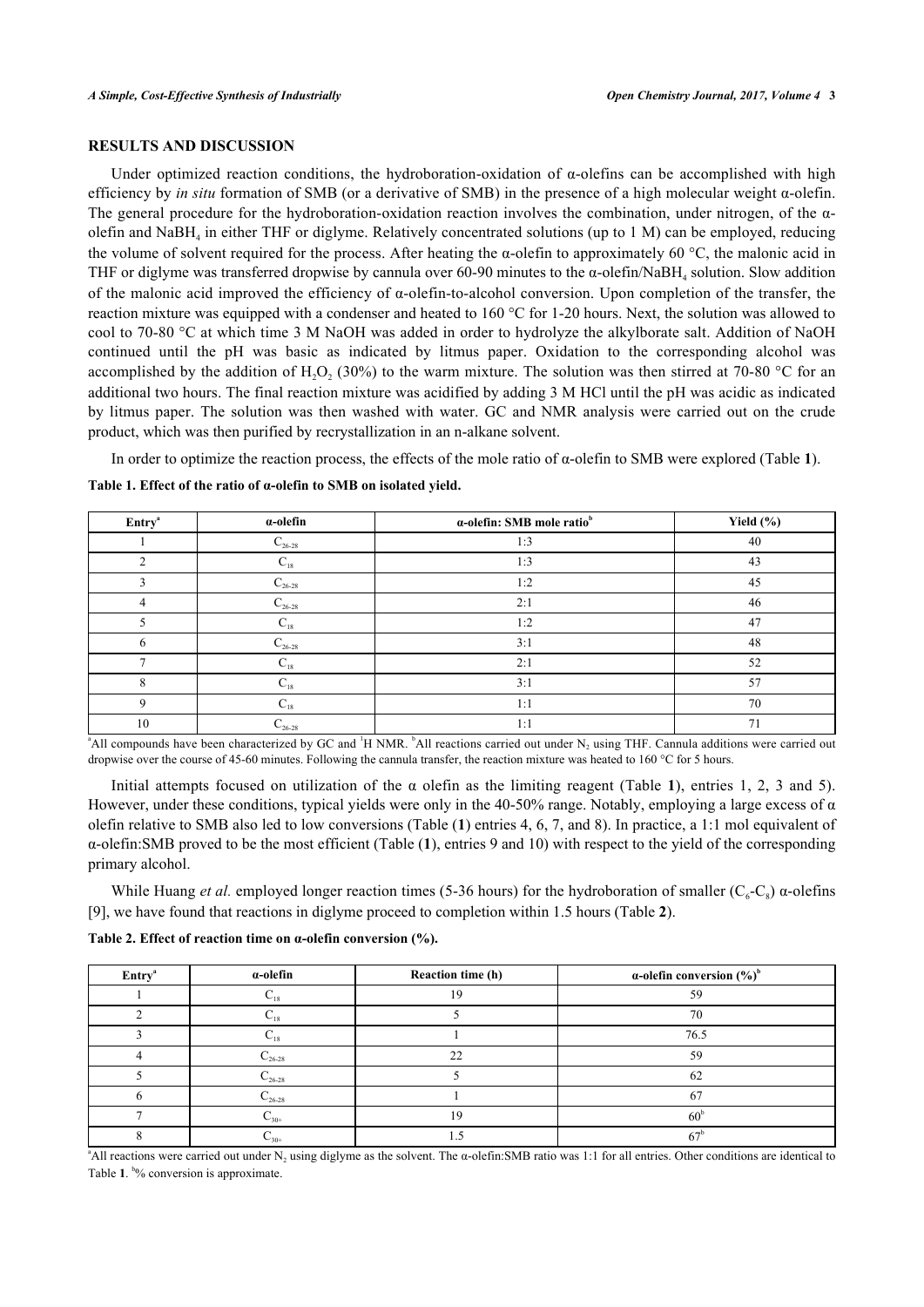#### **4** *Open Chemistry Journal, 2017, Volume 4 Milofsky et al.*

As illustrated in Table **[2](#page-2-1)**, the reaction proceeded smoothly for all of the  $\alpha$ -olefin substrates (C<sub>18</sub>, C<sub>26-28</sub> and C<sub>30+</sub>) tested. It is important to note that the α-olefin starting materials (Chevron Phillips) for entries 4-8 (Table **[2](#page--1-0)**) are mixtures of α-olefins, vinylidenes and other hydrocarbons. In fact the C<sub>30+</sub> reagent only contains 55% n-α-olefin (carbon no. 24-30+) while the  $C_{26-28}$  contains upwards of 86% n- $\alpha$ -olefin by weight. Nonetheless, reaction conditions consistently resulted in the conversion of 60-70% of the available α-olefin to the desired primary alcohol. Following separation of the unreacted alkene from the primary alcohols by recrystallization, the product purity ranged from 96-99% primary alcohol. Product purity was determined by Hi-Temp SimDis GC, comparing the retention time of the product to that of a known standard. NMR and melting point data supported the GC data. For example, 1-hexacosanol gave <sup>1</sup>H NMR (400 MHz, CDCl<sub>3</sub>) δ 3.63 (t, *J*=6.4 Hz, 2 H), 1.54 (bs, 2 H), 1.25 (bs, 46 H), 0.87 (t, *J* = 6.9 Hz, 3 H) and a m.p. of 79-81<sup>°</sup>C. The relatively short reaction times demonstrated here compared to earlier work on smaller  $\alpha$ -olefins [[9\]](#page-4-6) suggests that the work discussed here will lead to a substantial reduction in costs associated with the industrial scale synthesis of high molecular weight primary alcohols.

While the C<sub>30+</sub>  $\alpha$ -olefin feedstock from Chevron Phillips contains a wide range of  $\alpha$ -olefins, internal olefins and branched olefins ranging from  $C_{20}-C_{36}$  and higher, we found that the SMB-based hydroboration-oxidation reaction proceeded smoothly even with such a complex starting material. This result is indicative of the robustness of the procedure. Products formed by the SMB-based hydroboration oxidation reaction of the C<sub>30+</sub> α-olefin feedstock were also analyzed using Hi-Temp SimDis GC [\[18](#page-4-15)]. A boiling point calibration standard (Agilent) in concert with  $C_{20}$ ,  $C_{24}$ ,  $C_{26}$ ,  $C_{28}$ and  $C_{30}$  alcohol standards (Aldrich) allowed for peak identification in the chromatograms of the  $C_{30+}$   $\alpha$ -olefin starting material and the hydroboration oxidation products. By integrating the peak areas corresponding to the  $C_{30+}$   $\alpha$ -olefin starting material and the peak areas corresponding to the corresponding alcohols produced in the hydroborationoxidation reaction, we estimate that  $>70\%$  of the available  $\alpha$ -olefins were converted to the corresponding primary alcohols. <sup>1</sup>H NMR data support the GC results [\[17](#page-4-14)].

As a final step in the optimization of the reaction conditions, the effect of substituted malonic acids on the yield and final product purity of the SMB-based hydroboration-oxidation were explored. 1-octadecene was employed as a model substrate since it is readily available in high purity (Chevron Phillips). Three different malonic acids (dimethylmalonic acid, methylmalonic acid and ethylmalonic acid), all commercially available (Aldrich) were examined. Employing any substituted malonic acid may have led to a small increase in purity of the final product as determined by GC (Table **[3](#page-3-0)**) and confirmed by  $H NMR$ . Finally, recrystallization  $(1x)$  in a variety of hydrocarbon solvents (n-hexane, n-octane, ndecane and n-dodecane) allowed for the separation of the target alcohol from the remaining starting material. Preliminary data suggests a slight improvement in overall yield when the larger n-alkanes are used in the recrystallization procedure, although product purity remains equally high in all of the solvents tested.

| $\rm Entrya$ | <b>Malonic acid derivative</b> | $\alpha$ -olefin conversion (%) | ROH purity $(\%)^b$ |
|--------------|--------------------------------|---------------------------------|---------------------|
|              | Malonic acid                   | 76.5                            | 97.1                |
|              | Methylmalonic acid             | 76.3                            | 99.9                |
|              | Dimethylmalonic acid           | 75.5                            | 99.9                |
|              | Ethylmalonic acid              | 83.8                            | 99.9                |

<span id="page-3-0"></span>

|  |  | Table 3. Efficiency of malonic acid derivatives. |
|--|--|--------------------------------------------------|
|  |  |                                                  |

<sup>a</sup>All conditions are identical to Table [2](#page-2-1). <sup>b</sup>Following recrystallization in n-hexane, n-heptane, n-octane, n-decane or n-dodecane.

## **CONCLUSION**

In summary, we have reported a relatively inexpensive, safe and effective means of hydroborating high molecular weight  $\alpha$ -olefins. Oxidation with H<sub>2</sub>O<sub>2</sub> produced the corresponding primary alcohols in high yield and purity. The efficacy of SMB and derivatives of SMB with respect to the hydroboration of high molecular weight α-olefins has been demonstrated. Easy purification and rapid characterization by Hi-Temp SimDis GC will likely make the method reported in this work valuable in the large-scale synthesis of high molecular weight primary alcohols.

### **CONFLICT OF INTEREST**

The authors confirm that this article content has no conflict of interest.

# **ACKNOWLEDGEMENTS**

This work was supported by S&S Chemical and Fort Lewis College.